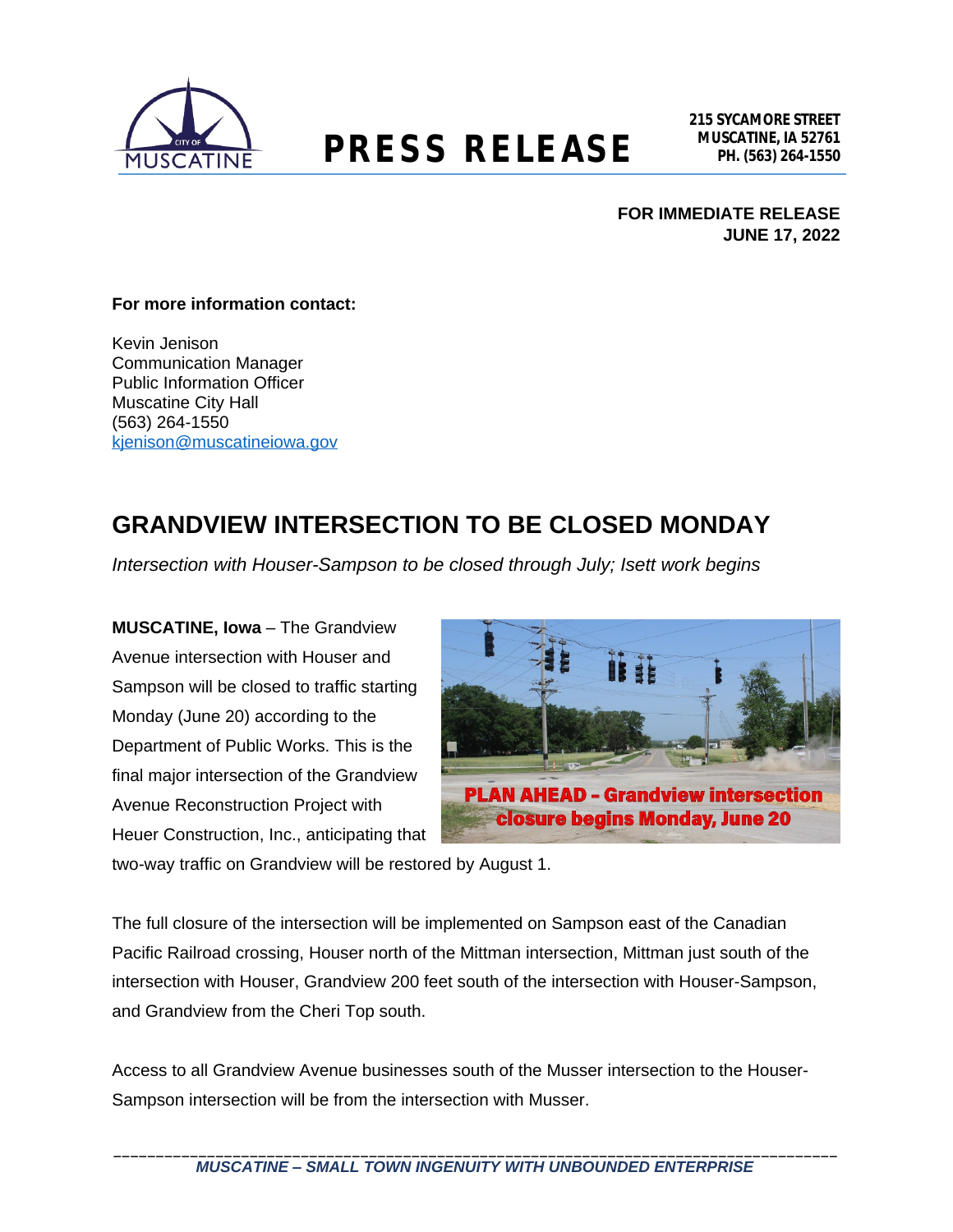

Through traffic coming from the south will be detoured west onto the Highway 61 by-pass to the Hershey exit and then to Mississippi Drive, or east on Dick Drake Way to Stewart Road/Oregon and back to Grandview.

Pavement removal and underground work will begin Monday. Once completed, the section of Grandview will be rocked and prepped for paving. Tentative plans are to have Grandview Avenue completely open for two-way traffic once the new pavement cures, but the Sampson and Houser legs of the intersection will remain closed as they will be reconstructed after Grandview is opened.

The Grandview Avenue Reconstruction Project remains on schedule. Once the roadway is completed, Heuer will complete sidewalks, driveways, and landscaping in each of the two phases. The project is tentatively scheduled to wrap up November 2022.

#### **FULL DEPTH PATCHING BEGINS ON ISETT**

Work on the final segment of the 2021-2022 Full Depth Patching program began Friday (June 17) as Heuer Construction, Inc., crews saw cut marked areas of the Isett Avenue pavement from the Heinz pedestrian crossing to Clay Street.

Removal and replacement of sections of the Isett pavement will begin Monday with traffic reduced to two lanes through the construction area. Drivers are urged to slow down, obey traffic control devices, watch out for construction workers, and plan for extra time when driving through the construction zone.

Please find alternate routes of travel if possible.

The 2021-2022 Full-Depth Patching Project had a late start due to funding concerns that pushed the bid process into the fall. The \$440,800 contract was awarded to Heuer Construction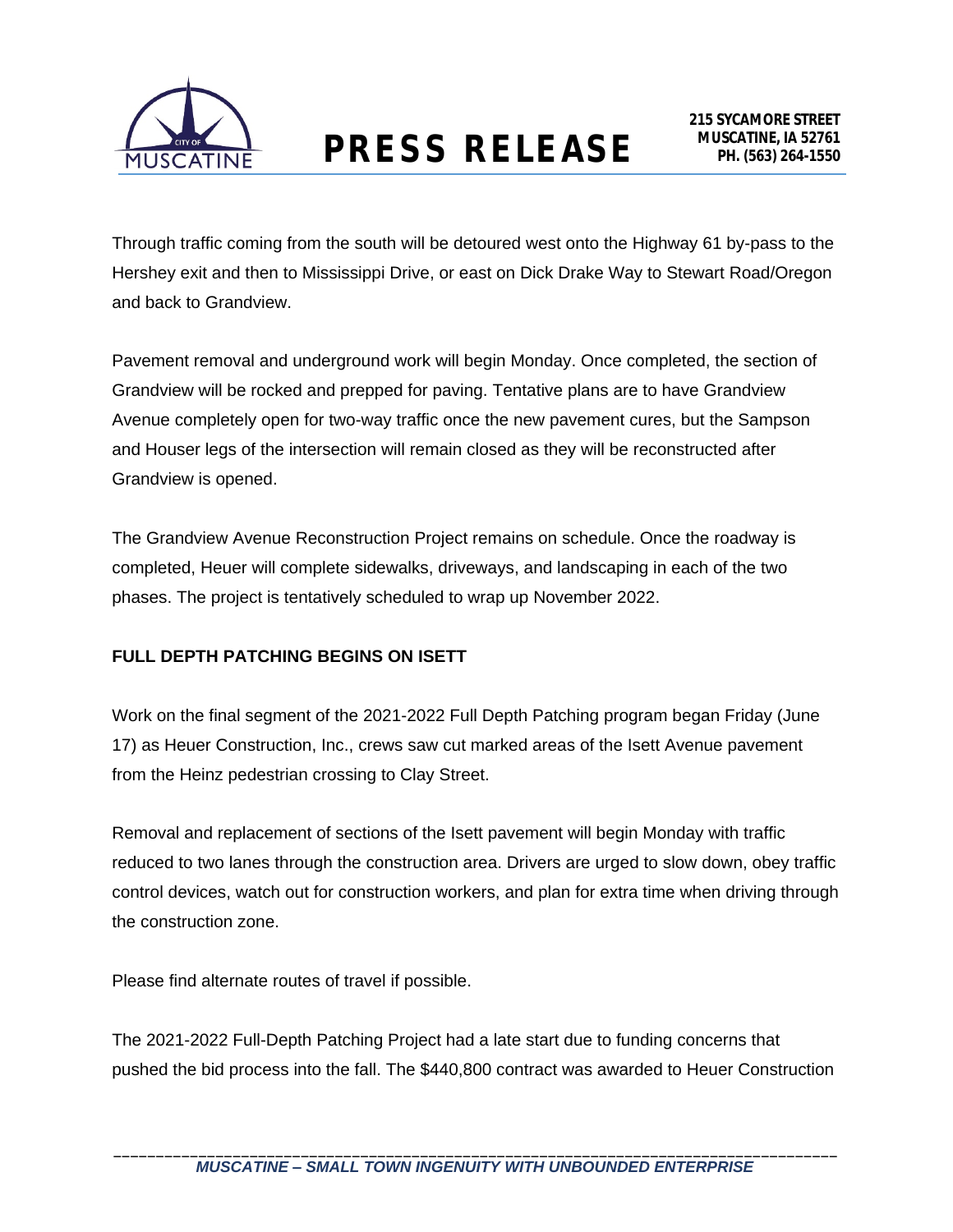

## **MUSCATINE, IA 52761 PRESS RELEASE PH. (563) 264-1550**

on October 5, 2021, but actual work was delayed until April due to weather and logistic concerns. All work is to be completed by the end of June.

Heuer completed two emergency repairs, on Hershey Avenue and on Liberty Street, and then completed the first section on the 2021-2022 list, 1600 block of Cedar Street before moving to Houser Street and the Frontage Road.

#### **WEST HILL PHASE V**

Work continues on Phase 5A and Phase 5B of the West Hill Sanitary and Storm Sewer Separation Project with 5A work concentrated on Climer street and 5B on the Lucas and West 8th Street intersection.

Haggerty Earthworks anticipates the Lucas and West 8th Street intersection to remain closed for at least four more weeks as underground work is completed, and Muscatine Power & Water is able to complete electric, communication, and water relocations.

Phase 5A work is making progress toward High Street as Haggerty Earthworks works in short sections to minimize disruption of accessibility to resident homes in the work area.

Drivers are reminded to slow down and use caution when travelling through construction zones, obey traffic control devices, and be aware of construction workers. Use an alternate route if possible.

Click on [CONSTRUCTION](http://muscatineiowa.gov/216/Construction-Projects) to visit the Department of Public Works Construction Projects page where more information can be found on City of Muscatine construction projects. An interactive map is available showing current street closures and street work.

If you have a comment or concern, please email [feedback@muscatineiowa.gov](mailto:feedback@muscatineiowa.gov) or [pwrequest@muscatineiowa.gov](mailto:pwrequest@muscatineiowa.gov). A staff member will respond within 24 hours.